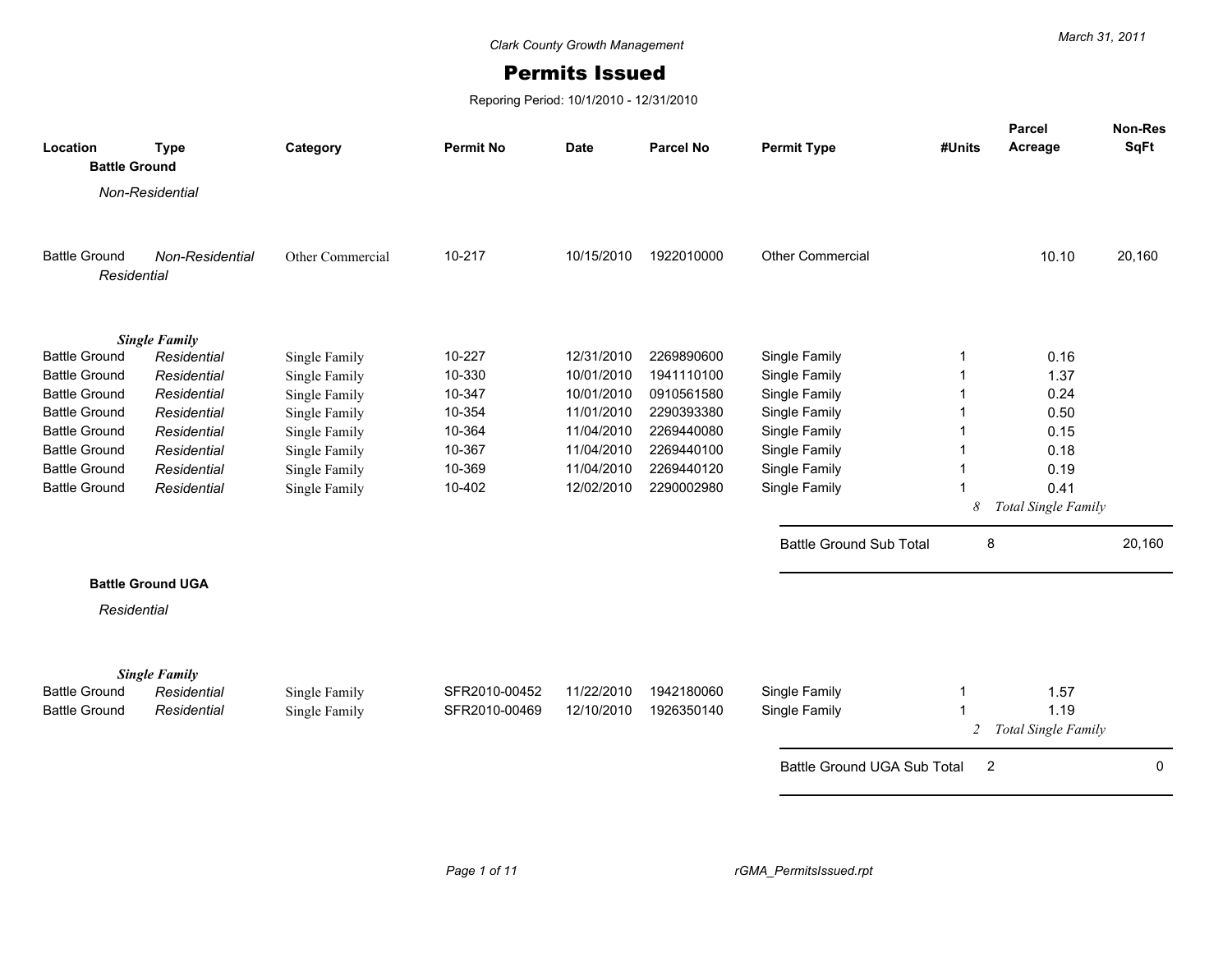| Location<br>Camas | <b>Type</b>          | Category      | Permit No | <b>Date</b> | <b>Parcel No</b> | <b>Permit Type</b> | #Units | Parcel<br>Acreage        | Non-Res<br>SqFt |
|-------------------|----------------------|---------------|-----------|-------------|------------------|--------------------|--------|--------------------------|-----------------|
| Residential       |                      |               |           |             |                  |                    |        |                          |                 |
|                   |                      |               |           |             |                  |                    |        |                          |                 |
|                   |                      |               |           |             |                  |                    |        |                          |                 |
|                   | <b>Single Family</b> |               |           |             |                  |                    |        |                          |                 |
| Camas             | Residential          | Single Family | 2010113   | 10/01/2010  | 1254030060       | Single Family      | 1      | 0.18                     |                 |
| Camas             | Residential          | Single Family | 2010114   | 10/06/2010  | 1776631320       | Single Family      | 1      | 0.15                     |                 |
| Camas             | Residential          | Single Family | 2010115   | 10/07/2010  | 0819582980       | Single Family      |        | 0.24                     |                 |
| Camas             | Residential          | Single Family | 2010116   | 10/07/2010  | 0819582960       | Single Family      |        | 0.29                     |                 |
| Camas             | Residential          | Single Family | 2010117   | 10/12/2010  | 0849211020       | Single Family      |        | 0.24                     |                 |
| Camas             | Residential          | Single Family | 2010118   | 10/18/2010  | 0849211980       | Single Family      |        | 0.43                     |                 |
| Camas             | Residential          | Single Family | 2010119   | 10/19/2010  | 0849211700       | Single Family      |        | 0.24                     |                 |
| Camas             | Residential          | Single Family | 2010120   | 10/19/2010  | 0849212140       | Single Family      |        | 0.27                     |                 |
| Camas             | Residential          | Single Family | 2010121   | 10/21/2010  | 0849210220       | Single Family      | 1      | 0.24                     |                 |
| Camas             | Residential          | Single Family | 2010122   | 10/21/2010  | 0849210060       | Single Family      |        | 0.25                     |                 |
| Camas             | Residential          | Single Family | 2010123   | 10/25/2010  | 1238330100       | Single Family      |        | 0.10                     |                 |
| Camas             | Residential          | Single Family | 2010124   | 10/25/2010  | 1277440580       | Single Family      |        | 0.25                     |                 |
| Camas             | Residential          | Single Family | 2010125   | 10/28/2010  | 1238330500       | Single Family      |        | 0.11                     |                 |
| Camas             | Residential          | Single Family | 2010126   | 10/29/2010  | 0849210160       | Single Family      |        | 0.25                     |                 |
| Camas             | Residential          | Single Family | 2010127   | 11/01/2010  | 1254030920       | Single Family      |        | 0.20                     |                 |
| Camas             | Residential          | Single Family | 2010128   | 11/03/2010  | 1274440090       | Single Family      |        | 0.28                     |                 |
| Camas             | Residential          | Single Family | 2010129   | 11/03/2010  | 1254030100       | Single Family      |        | 0.17                     |                 |
| Camas             | Residential          | Single Family | 2010130   | 11/18/2010  | 1254030080       | Single Family      |        | 0.19                     |                 |
| Camas             | Residential          | Single Family | 2010131   | 11/18/2010  | 1238330540       | Single Family      |        | 0.08                     |                 |
| Camas             | Residential          | Single Family | 2010132   | 11/18/2010  | 1238330520       | Single Family      | 1      | 0.08                     |                 |
| Camas             | Residential          | Single Family | 2010133   | 11/18/2010  | 0849210480       | Single Family      | 1      | 0.26                     |                 |
| Camas             | Residential          | Single Family | 2010134   | 11/19/2010  | 1254030880       | Single Family      |        | 0.19                     |                 |
| Camas             | Residential          | Single Family | 2010135   | 11/23/2010  | 1271470220       | Single Family      | 1      | 0.15                     |                 |
| Camas             | Residential          | Single Family | 2010136   | 11/29/2010  | 1271470240       | Single Family      | 1      | 0.19                     |                 |
| Camas             | Residential          | Single Family | 2010137   | 11/29/2010  | 0849210180       | Single Family      |        | 0.24                     |                 |
| Camas             | Residential          | Single Family | 2010138   | 11/30/2010  | 0849211060       | Single Family      |        | 0.24                     |                 |
| Camas             | Residential          | Single Family | 2010139   | 12/01/2010  | 0849210200       | Single Family      |        | 0.24                     |                 |
| Camas             | Residential          | Single Family | 2010140   | 12/06/2010  | 1776633360       | Single Family      | 1      | 0.21                     |                 |
| Camas             | Residential          | Single Family | 2010141   | 12/06/2010  | 1776631060       | Single Family      |        | 0.09                     |                 |
| Camas             | Residential          | Single Family | 2010142   | 12/07/2010  | 0849211100       | Single Family      |        | 0.25                     |                 |
| Camas             | Residential          | Single Family | 2010143   | 12/08/2010  | 1254030200       | Single Family      | 1      | 0.20                     |                 |
| Camas             | Residential          | Single Family | 2010144   | 12/20/2010  | 0849211040       | Single Family      | 1      | 0.47                     |                 |
|                   |                      |               |           |             |                  |                    |        | $T = 10$<br>$\mathbf{r}$ |                 |

 *32 Total Single Family*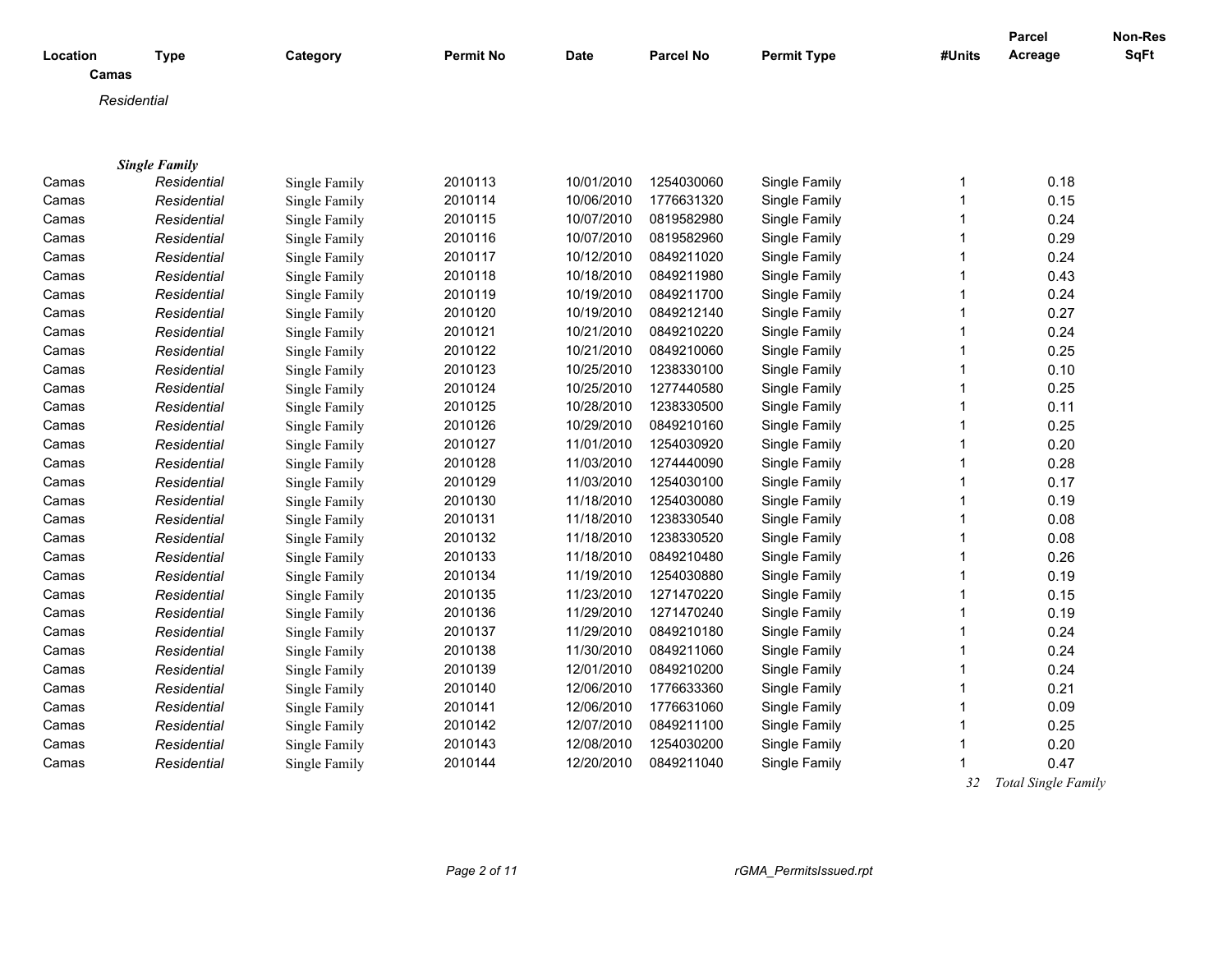| Location | Type | Category | <b>Permit No</b> | <b>Date</b> | <b>Parcel No</b> | <b>Permit Type</b> | <b>Parcel</b><br>Acreage<br>#Units | Non-Res<br><b>SqFt</b> |
|----------|------|----------|------------------|-------------|------------------|--------------------|------------------------------------|------------------------|
|          |      |          |                  |             |                  | Camas Sub Total    | 32                                 | 0                      |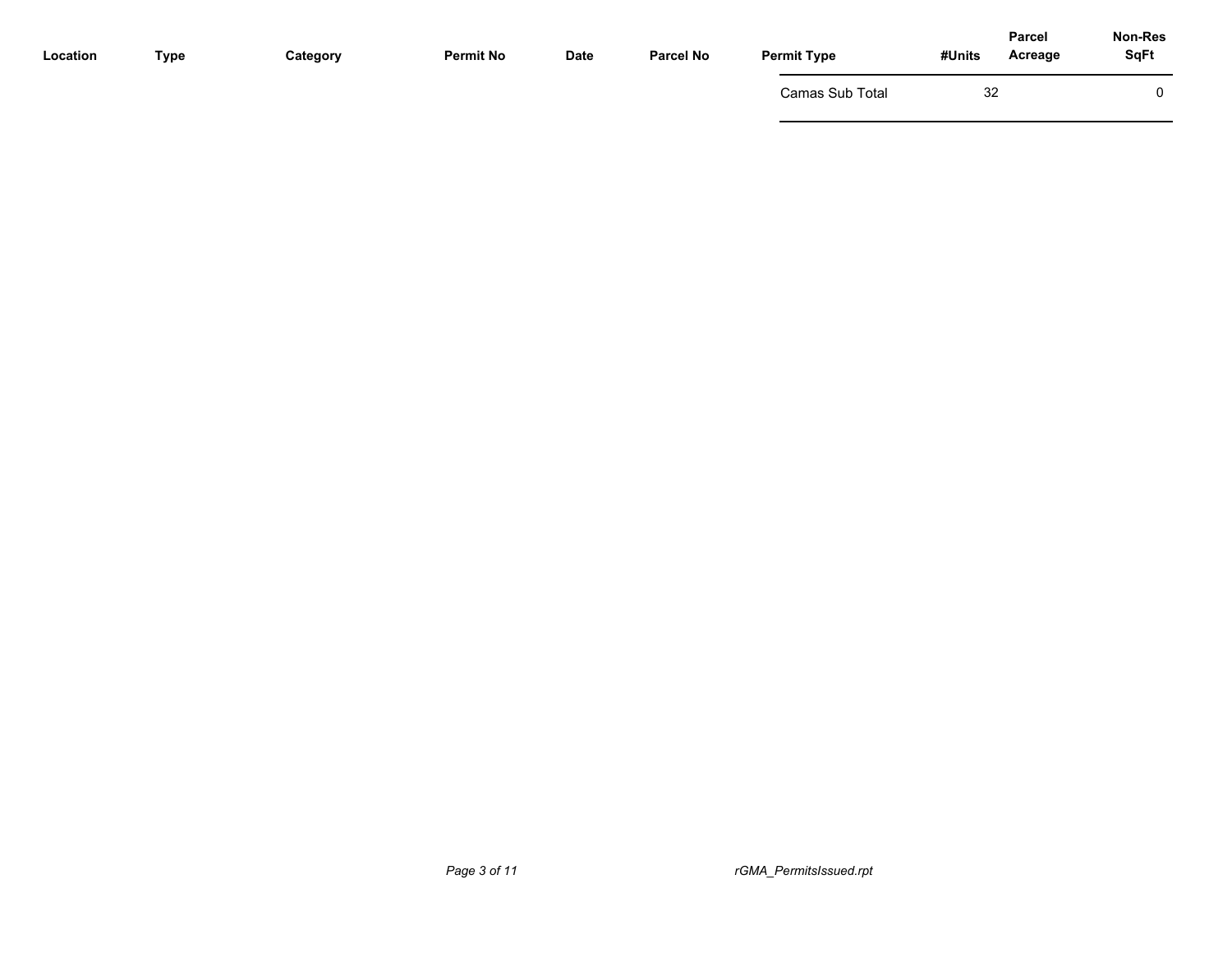| Location<br>La Center | <b>Type</b>          | Category      | <b>Permit No</b> | <b>Date</b> | <b>Parcel No</b> | <b>Permit Type</b>  | #Units         | <b>Parcel</b><br>Acreage | <b>Non-Res</b><br><b>SqFt</b> |
|-----------------------|----------------------|---------------|------------------|-------------|------------------|---------------------|----------------|--------------------------|-------------------------------|
|                       | Residential          |               |                  |             |                  |                     |                |                          |                               |
|                       | <b>Single Family</b> |               |                  |             |                  |                     |                |                          |                               |
| La Center             | Residential          | Single Family | RN10888          | 11/10/2010  | 2588940360       | Single Family       |                | 0.18                     |                               |
| La Center             | Residential          | Single Family | RN10889          | 11/29/2010  | 2588940740       | Single Family       |                | 0.18                     |                               |
|                       |                      |               |                  |             |                  |                     |                | 2 Total Single Family    |                               |
|                       |                      |               |                  |             |                  | La Center Sub Total | $\overline{2}$ |                          | 0                             |
|                       |                      |               |                  |             |                  |                     |                |                          |                               |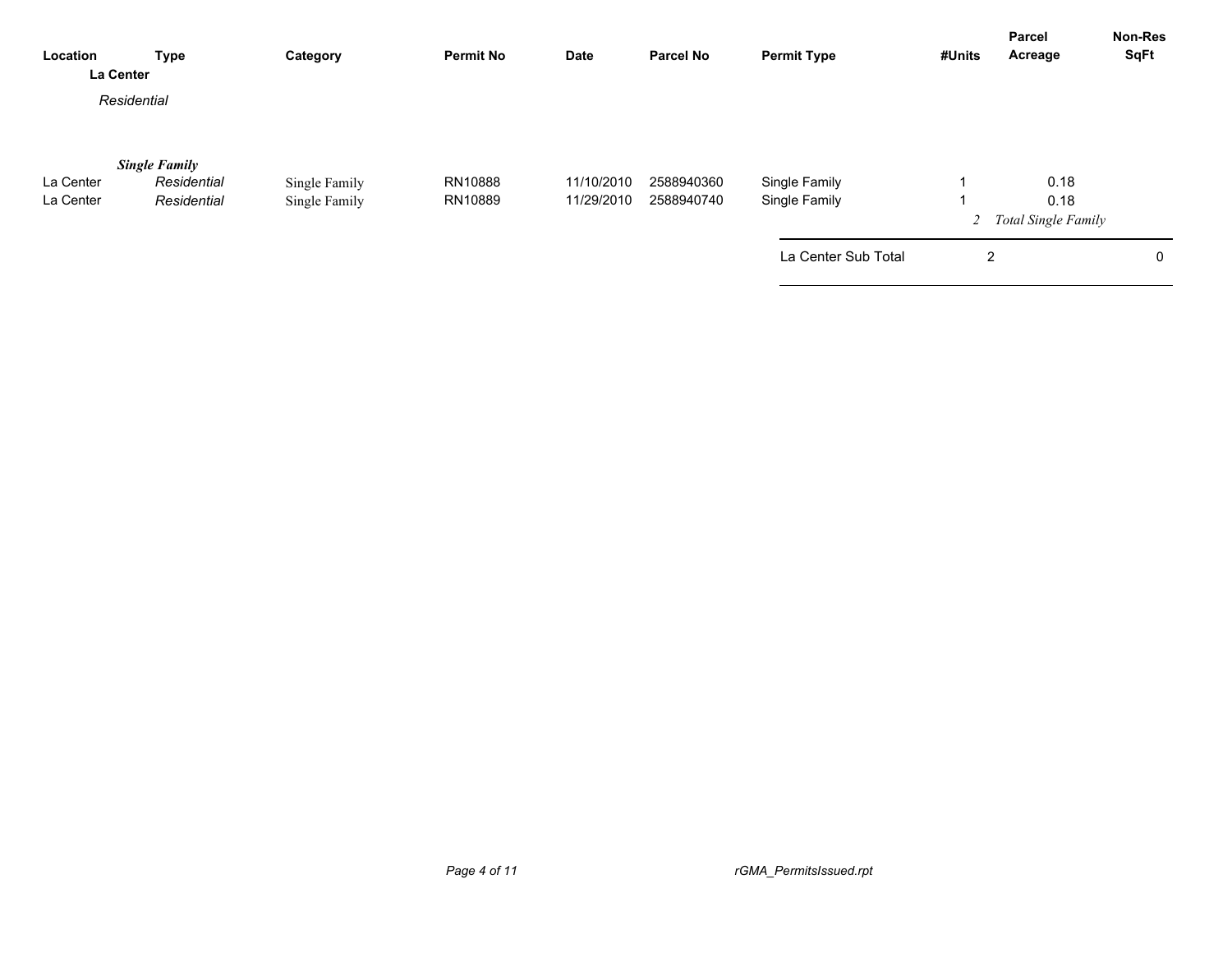| Location    | <b>Type</b>          | Category      | <b>Permit No</b> | <b>Date</b> | <b>Parcel No</b> | <b>Permit Type</b>   | #Units | <b>Parcel</b><br>Acreage   | <b>Non-Res</b><br><b>SqFt</b> |
|-------------|----------------------|---------------|------------------|-------------|------------------|----------------------|--------|----------------------------|-------------------------------|
| Ridgefield  |                      |               |                  |             |                  |                      |        |                            |                               |
| Residential |                      |               |                  |             |                  |                      |        |                            |                               |
|             |                      |               |                  |             |                  |                      |        |                            |                               |
|             |                      |               |                  |             |                  |                      |        |                            |                               |
|             | <b>Single Family</b> |               |                  |             |                  |                      |        |                            |                               |
| Ridgefield  | Residential          | Single Family | BLD-10-0091      | 10/04/2010  | 2200322300       | Single Family        |        | 0.17                       |                               |
| Ridgefield  | Residential          | Single Family | BLD-10-0094      | 10/01/2010  | 0683182580       | Single Family        |        | 0.17                       |                               |
| Ridgefield  | Residential          | Single Family | BLD-10-0103      | 10/06/2010  | 9860276600       | Single Family        |        | 0.09                       |                               |
| Ridgefield  | Residential          | Single Family | BLD-10-0104      | 10/07/2010  | 9860276590       | Single Family        |        | 0.09                       |                               |
| Ridgefield  | Residential          | Single Family | BLD-10-0107      | 10/13/2010  | 2160440760       | Single Family        |        | 0.11                       |                               |
| Ridgefield  | Residential          | Single Family | BLD-10-0109      | 10/25/2010  | 9860281760       | Single Family        |        | 0.12                       |                               |
| Ridgefield  | Residential          | Single Family | BLD-10-0112      | 10/26/2010  | 9860276610       | Single Family        |        | 0.23                       |                               |
| Ridgefield  | Residential          | Single Family | BLD-10-0114      | 12/15/2010  | 2200321240       | Single Family        |        | 0.18                       |                               |
| Ridgefield  | Residential          | Single Family | BLD-10-0116      | 11/16/2010  | 2138081460       | Single Family        |        | 0.16                       |                               |
| Ridgefield  | Residential          | Single Family | BLD-10-0117      | 11/10/2010  | 9860282170       | Single Family        |        | 0.14                       |                               |
| Ridgefield  | Residential          | Single Family | BLD-10-0119      | 11/16/2010  | 9860281390       | Single Family        |        | 0.11                       |                               |
| Ridgefield  | Residential          | Single Family | BLD-10-0120      | 12/15/2010  | 2200321600       | Single Family        |        | 0.18                       |                               |
| Ridgefield  | Residential          | Single Family | BLD-10-0122      | 12/09/2010  | 9860281430       | Single Family        |        | 0.12                       |                               |
| Ridgefield  | Residential          | Single Family | BLD-10-0123      | 12/09/2010  | 2160441080       | Single Family        |        | 0.13                       |                               |
| Ridgefield  | Residential          | Single Family | BLD-10-0124      | 12/16/2010  | 0683182220       | Single Family        |        | 0.15                       |                               |
| Ridgefield  | Residential          | Single Family | BLD-10-0125      | 12/21/2010  | 9860282430       | Single Family        |        | 0.16                       |                               |
| Ridgefield  | Residential          | Single Family | BLD-10-0132      | 12/28/2010  | 9860281490       | Single Family        |        | 0.12                       |                               |
|             |                      |               |                  |             |                  |                      | 17     | <b>Total Single Family</b> |                               |
|             |                      |               |                  |             |                  | Ridgefield Sub Total | 17     |                            | 0                             |
|             |                      |               |                  |             |                  |                      |        |                            |                               |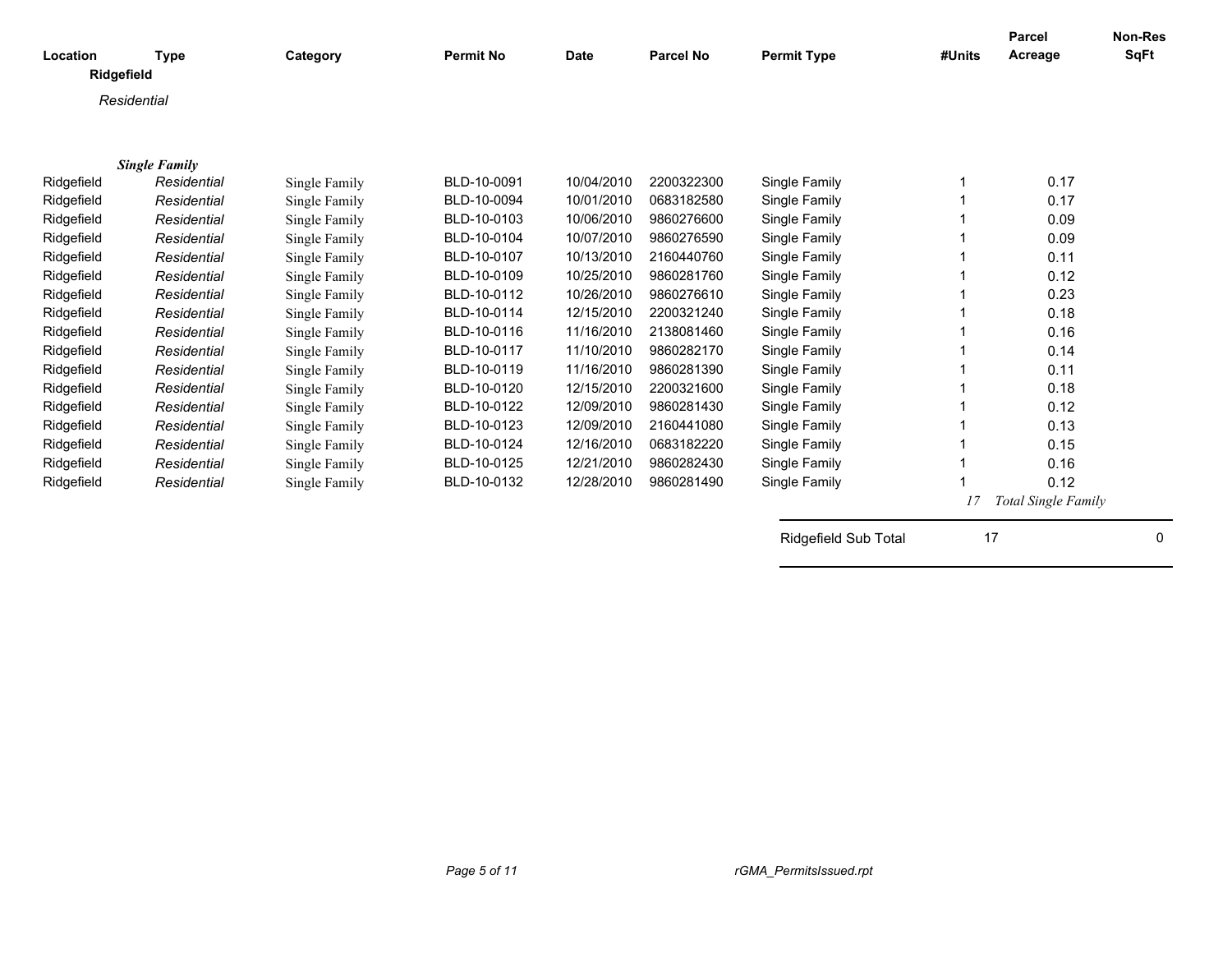| Location  | <b>Type</b>          | Category          | <b>Permit No</b> | <b>Date</b> | Parcel No  | <b>Permit Type</b>       | #Units         | Parcel<br>Acreage          | <b>Non-Res</b><br><b>SqFt</b> |
|-----------|----------------------|-------------------|------------------|-------------|------------|--------------------------|----------------|----------------------------|-------------------------------|
| Vancouver |                      |                   |                  |             |            |                          |                |                            |                               |
|           | Non-Residential      |                   |                  |             |            |                          |                |                            |                               |
|           |                      |                   |                  |             |            |                          |                |                            |                               |
|           |                      |                   |                  |             |            |                          |                |                            |                               |
| Vancouver | Non-Residential      | Commercial Retail | COM2010-00262    | 11/09/2010  | 1658950000 | <b>Commercial Retail</b> |                | 6.39                       | 600,224                       |
| Vancouver | Non-Residential      | Office            | COM2010-00021    | 10/05/2010  | 1605070100 | Office                   |                | 0.92                       | 8,370                         |
| Vancouver | Non-Residential      | Other Commercial  | COM2010-00382    | 11/12/2010  | 0379104500 | <b>Other Commercial</b>  |                | 15.34                      | 98,000                        |
|           | Residential          |                   |                  |             |            |                          |                |                            |                               |
|           |                      |                   |                  |             |            |                          |                |                            |                               |
|           |                      |                   |                  |             |            |                          |                |                            |                               |
|           | <b>Multi-Family</b>  |                   |                  |             |            |                          |                |                            |                               |
| Vancouver | Residential          | Multi-Family      | SFR2010-00133    | 11/29/2010  | 9860265190 | Multi-Family             | 1              | 0.07                       |                               |
| Vancouver | Residential          | Multi-Family      | SFR2010-00134    | 11/29/2010  | 9860265200 | Multi-Family             |                | 0.07                       |                               |
|           |                      |                   |                  |             |            |                          | $\overline{2}$ | Total Multi-Family         |                               |
|           | <b>Single Family</b> |                   |                  |             |            |                          |                |                            |                               |
| Vancouver | Residential          | Single Family     | SFR2010-00097    | 12/01/2010  | 1099511960 | Single Family            | 1              | 0.06                       |                               |
| Vancouver | Residential          | Single Family     | SFR2010-00098    | 12/01/2010  | 1099511980 | Single Family            | 1              | 0.06                       |                               |
| Vancouver | Residential          | Single Family     | SFR2010-00120    | 10/04/2010  | 1014037200 | Single Family            |                | 0.07                       |                               |
| Vancouver | Residential          | Single Family     | SFR2010-00123    | 10/18/2010  | 1099510140 | Single Family            |                | 0.19                       |                               |
| Vancouver | Residential          | Single Family     | SFR2010-00125    | 11/08/2010  | 1099360060 | Single Family            |                | 0.12                       |                               |
| Vancouver | Residential          | Single Family     | SFR2010-00126    | 11/08/2010  | 1099360980 | Single Family            | 1              | 0.12                       |                               |
| Vancouver | Residential          | Single Family     | SFR2010-00127    | 11/29/2010  | 1772350820 | Single Family            | 1              | 0.09                       |                               |
| Vancouver | Residential          | Single Family     | SFR2010-00128    | 11/29/2010  | 1772350800 | Single Family            | 1              | 0.09                       |                               |
| Vancouver | Residential          | Single Family     | SFR2010-00129    | 10/21/2010  | 1649240160 | Single Family            | 1              | 0.18                       |                               |
| Vancouver | Residential          | Single Family     | SFR2010-00131    | 11/19/2010  | 1666130400 | Single Family            |                | 0.20                       |                               |
| Vancouver | Residential          | Single Family     | SFR2010-00132    | 11/29/2010  | 1668620040 | Single Family            |                | 0.31                       |                               |
| Vancouver | Residential          | Single Family     | SFR2010-00135    | 11/09/2010  | 1099510120 | Single Family            | 1              | 0.20                       |                               |
| Vancouver | Residential          | Single Family     | SFR2010-00136    | 11/17/2010  | 1097300860 | Single Family            | 1              | 0.18                       |                               |
| Vancouver | Residential          | Single Family     | SFR2010-00138    | 11/29/2010  | 1014036840 | Single Family            | 1              | 0.10                       |                               |
| Vancouver | Residential          | Single Family     | SFR2010-00139    | 12/09/2010  | 1497520490 | Single Family            | 1              | 0.06                       |                               |
| Vancouver | Residential          | Single Family     | SFR2010-00141    | 12/09/2010  | 1497520420 | Single Family            | 1              | 0.05                       |                               |
| Vancouver | Residential          | Single Family     | SFR2010-00146    | 12/03/2010  | 1097300480 | Single Family            | 1              | 0.11                       |                               |
| Vancouver | Residential          | Single Family     | SFR2010-00147    | 12/01/2010  | 1666130100 | Single Family            |                | 0.19                       |                               |
| Vancouver | Residential          | Single Family     | SFR2010-00149    | 12/27/2010  | 1099510040 | Single Family            |                | 0.14                       |                               |
|           |                      |                   |                  |             |            |                          | 19             | <b>Total Single Family</b> |                               |

**Vancouver UGA**

Vancouver Sub Total 21 706,594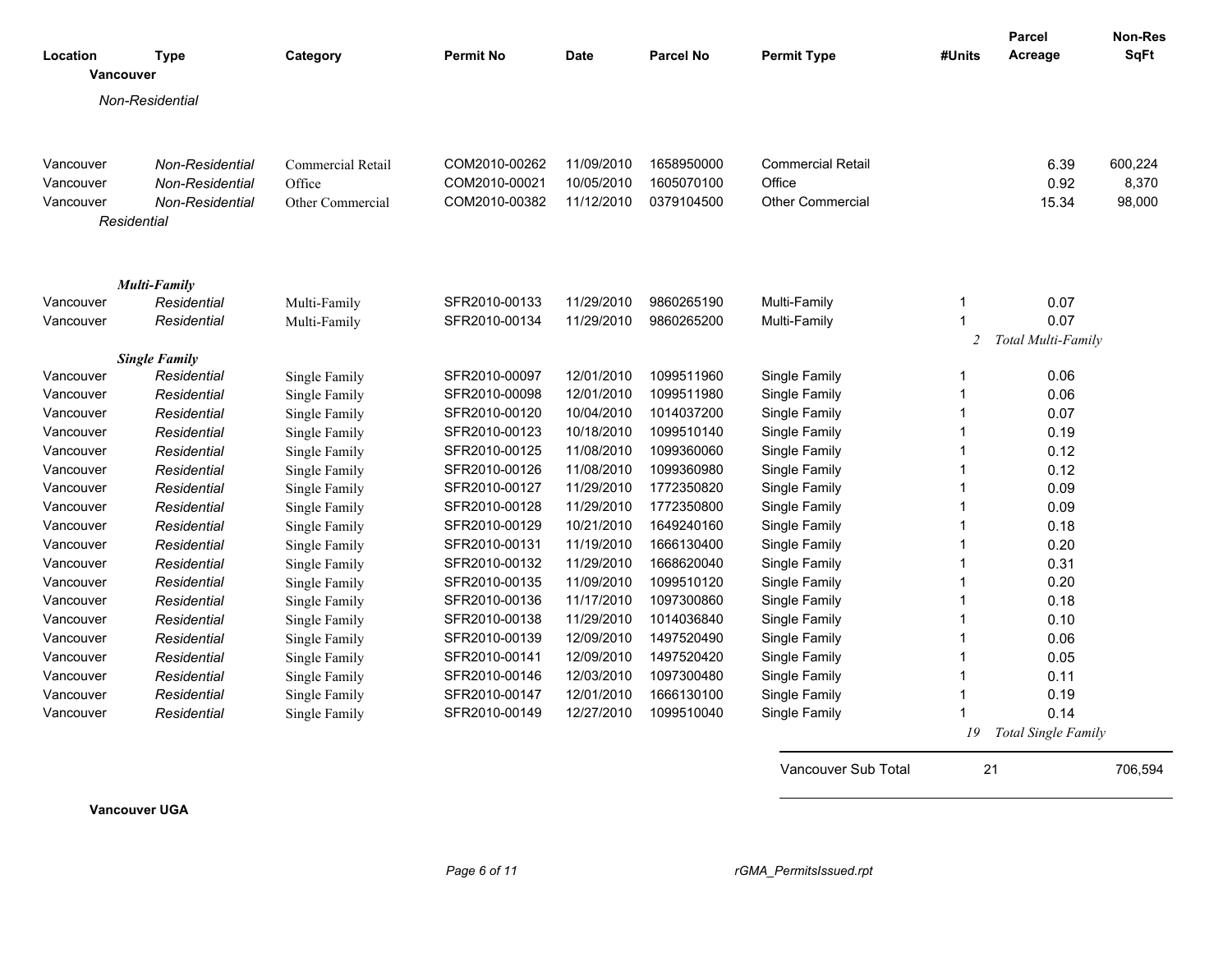|                                  |                      |                  |                  |             |                  |                         |                | <b>Parcel</b>      | <b>Non-Res</b> |
|----------------------------------|----------------------|------------------|------------------|-------------|------------------|-------------------------|----------------|--------------------|----------------|
| Location<br><b>Vancouver UGA</b> | <b>Type</b>          | Category         | <b>Permit No</b> | <b>Date</b> | <b>Parcel No</b> | <b>Permit Type</b>      | #Units         | Acreage            | <b>SqFt</b>    |
|                                  | Non-Residential      |                  |                  |             |                  |                         |                |                    |                |
|                                  |                      |                  |                  |             |                  |                         |                |                    |                |
|                                  |                      |                  |                  |             |                  |                         |                |                    |                |
| Vancouver UC                     | Non-Residential      | Industrial       | COM2010-00156    | 12/01/2010  | 1998460000       | Industrial              |                | 4.76               | 1,199          |
| Vancouver UC                     | Non-Residential      | Office           | COM2010-00232    | 11/24/2010  | 1878790000       | Office                  |                | 0.23               | 2,400          |
| Vancouver UC                     | Non-Residential      | Other Commercial | COM2010-00234    | 12/02/2010  | 1890380000       | <b>Other Commercial</b> |                | 3.17               | 8,800          |
| Residential                      |                      |                  |                  |             |                  |                         |                |                    |                |
|                                  |                      |                  |                  |             |                  |                         |                |                    |                |
|                                  | <b>Multi-Family</b>  |                  |                  |             |                  |                         |                |                    |                |
| Vancouver UC                     | Residential          | Multi-Family     | MFR2010-00003    | 12/02/2010  | 1608400000       | Multi-Family            | 9              | 0.83               |                |
| Vancouver UC                     | Residential          | Multi-Family     | MFR2010-00004    | 12/02/2010  | 1608400000       | Multi-Family            | 9              | 0.83               |                |
|                                  |                      |                  |                  |             |                  |                         | 18             | Total Multi-Family |                |
|                                  | <b>Single Family</b> |                  |                  |             |                  |                         |                |                    |                |
| Vancouver UC                     | Residential          | Single Family    | SFR2009-00214    | 10/08/2010  | 1052600100       | Single Family           | $\mathbf{1}$   | 0.14               |                |
| Vancouver UC                     | Residential          | Single Family    | SFR2010-00320    | 12/17/2010  | 1182300180       | Single Family           | $\mathbf{1}$   | 0.21               |                |
| Vancouver UC                     | Residential          | Single Family    | SFR2010-00321    | 12/17/2010  | 1182300420       | Single Family           | $\mathbf{1}$   | 0.12               |                |
| Vancouver UC                     | Residential          | Single Family    | SFR2010-00322    | 12/17/2010  | 1182300780       | Single Family           | $\mathbf{1}$   | 0.16               |                |
| Vancouver UC                     | Residential          | Single Family    | SFR2010-00381    | 12/03/2010  | 1855390000       | Single Family           | $\mathbf{1}$   | 1.85               |                |
| Vancouver UC                     | Residential          | Single Family    | SFR2010-00382    | 12/03/2010  | 1855390000       | Single Family           | $\mathbf{1}$   | 1.85               |                |
| Vancouver UC                     | Residential          | Single Family    | SFR2010-00383    | 12/03/2010  | 1855390000       | Single Family           | $\mathbf{1}$   | 1.85               |                |
| Vancouver UC                     | Residential          | Single Family    | SFR2010-00384    | 12/03/2010  | 1855390000       | Single Family           | $\mathbf 1$    | 1.85               |                |
| Vancouver UC                     | Residential          | Single Family    | SFR2010-00401    | 10/14/2010  | 9860262960       | Single Family           | $\overline{1}$ | 0.17               |                |
| Vancouver UC                     | Residential          | Single Family    | SFR2010-00405    | 10/05/2010  | 1816771020       | Single Family           | $\mathbf{1}$   | 0.15               |                |
| Vancouver UC                     | Residential          | Single Family    | SFR2010-00407    | 11/01/2010  | 9860264690       | Single Family           | $\mathbf{1}$   | 0.16               |                |
| Vancouver UC                     | Residential          | Single Family    | SFR2010-00408    | 10/22/2010  | 1889360320       | Single Family           | $\mathbf{1}$   | 0.20               |                |
| Vancouver UC                     | Residential          | Single Family    | SFR2010-00410    | 10/12/2010  | 0995350880       | Single Family           | $\overline{1}$ | 0.12               |                |
| Vancouver UC                     | Residential          | Single Family    | SFR2010-00411    | 10/15/2010  | 1540360120       | Single Family           | $\mathbf{1}$   | 0.12               |                |
| Vancouver UC                     | Residential          | Single Family    | SFR2010-00412    | 10/20/2010  | 9860261120       | Single Family           | $\mathbf{1}$   | 0.24               |                |
| Vancouver UC                     | Residential          | Single Family    | SFR2010-00413    | 10/28/2010  | 9860261150       | Single Family           | $\mathbf{1}$   | 0.46               |                |
| Vancouver UC                     | Residential          | Single Family    | SFR2010-00414    | 10/19/2010  | 9860258570       | Single Family           | $\mathbf{1}$   | 0.16               |                |
| Vancouver UC                     | Residential          | Single Family    | SFR2010-00415    | 10/04/2010  | 1195750710       | Single Family           | $\mathbf{1}$   | 0.10               |                |
| Vancouver UC                     | Residential          | Single Family    | SFR2010-00416    | 10/25/2010  | 1195750630       | Single Family           | $\mathbf{1}$   | 0.12               |                |
| Vancouver UC                     | Residential          | Single Family    | SFR2010-00417    | 10/25/2010  | 0995350720       | Single Family           | $\mathbf{1}$   | 0.18               |                |
| Vancouver UC                     | Residential          | Single Family    | SFR2010-00418    | 10/25/2010  | 1195750500       | Single Family           | $\overline{1}$ | 0.12               |                |
| Vancouver UC                     | Residential          | Single Family    | SFR2010-00419    | 10/04/2010  | 1195750130       | Single Family           | $\mathbf{1}$   | 0.10               |                |
| Vancouver UC                     | Residential          | Single Family    | SFR2010-00422    | 10/28/2010  | 1832680080       | Single Family           | $\overline{1}$ | 0.29               |                |
| Vancouver UC                     | Residential          | Single Family    | SFR2010-00423    | 10/28/2010  | 2006070580       | Single Family           | $\mathbf 1$    | 0.23               |                |
| Vancouver UC                     | Residential          | Single Family    | SFR2010-00424    | 11/01/2010  | 9860261190       | Single Family           | $\overline{1}$ | 0.23               |                |

*Page 7 of 11 rGMA\_PermitsIssued.rpt*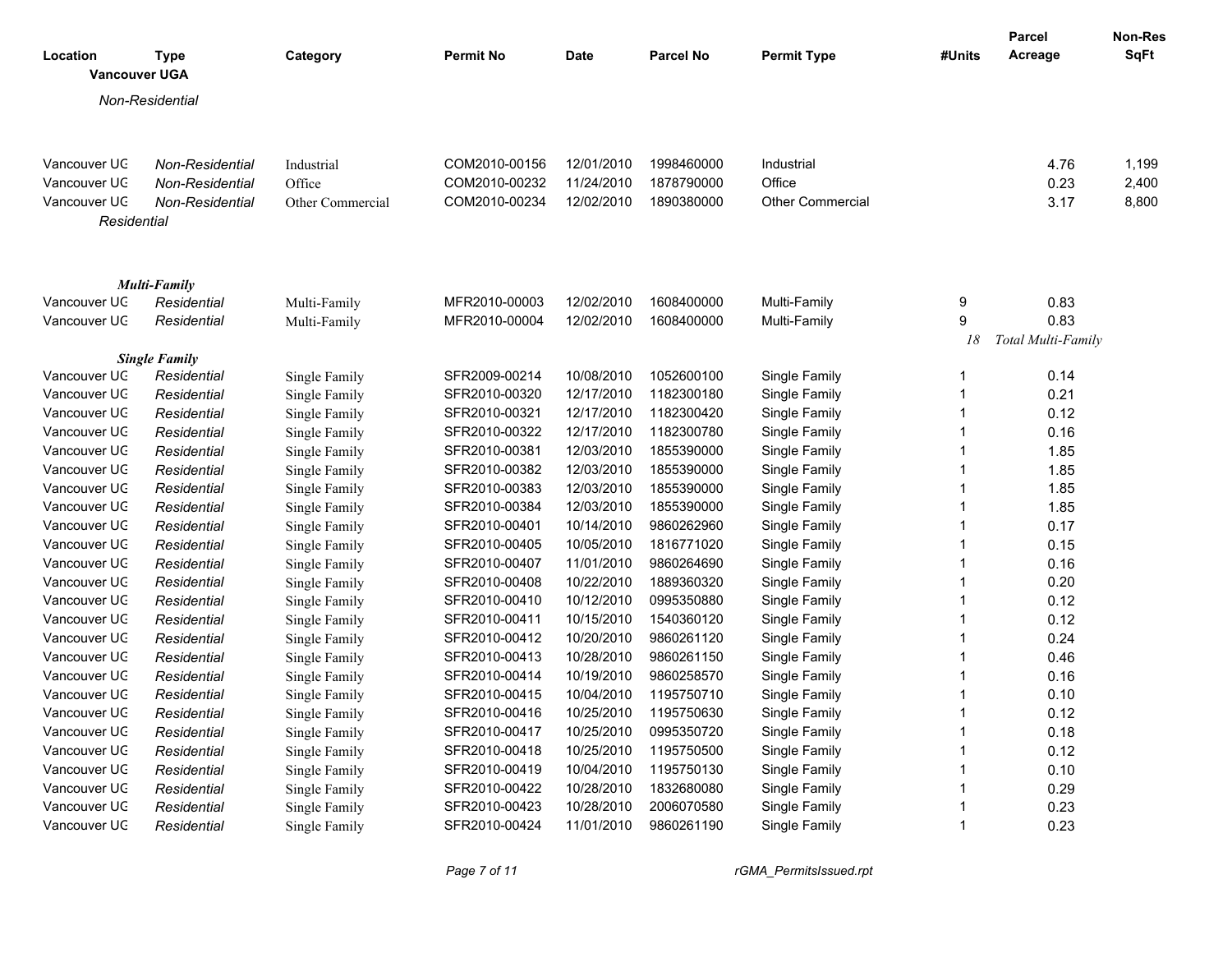| Location<br><b>Vancouver UGA</b> | <b>Type</b>          | Category      | <b>Permit No</b> | <b>Date</b> | <b>Parcel No</b> | <b>Permit Type</b> | #Units | <b>Parcel</b><br>Acreage | Non-Res<br>SqFt |
|----------------------------------|----------------------|---------------|------------------|-------------|------------------|--------------------|--------|--------------------------|-----------------|
| Residential                      |                      |               |                  |             |                  |                    |        |                          |                 |
|                                  |                      |               |                  |             |                  |                    |        |                          |                 |
|                                  |                      |               |                  |             |                  |                    |        |                          |                 |
|                                  | <b>Single Family</b> |               |                  |             |                  |                    |        |                          |                 |
| Vancouver UC                     | Residential          | Single Family | SFR2010-00425    | 11/01/2010  | 9860261010       | Single Family      |        | 0.22                     |                 |
| Vancouver UC                     | Residential          | Single Family | SFR2010-00427    | 11/05/2010  | 1816771320       | Single Family      |        | 0.13                     |                 |
| Vancouver UC                     | Residential          | Single Family | SFR2010-00428    | 11/03/2010  | 1195750780       | Single Family      |        | 0.10                     |                 |
| Vancouver UC                     | Residential          | Single Family | SFR2010-00430    | 11/03/2010  | 1195750520       | Single Family      |        | 0.12                     |                 |
| Vancouver UC                     | Residential          | Single Family | SFR2010-00431    | 11/10/2010  | 1879460740       | Single Family      |        | 0.07                     |                 |
| Vancouver UC                     | Residential          | Single Family | SFR2010-00432    | 11/10/2010  | 1879460760       | Single Family      |        | 0.06                     |                 |
| Vancouver UC                     | Residential          | Single Family | SFR2010-00433    | 11/10/2010  | 1879460840       | Single Family      |        | 0.06                     |                 |
| Vancouver UC                     | Residential          | Single Family | SFR2010-00434    | 11/10/2010  | 1879460860       | Single Family      |        | 0.07                     |                 |
| Vancouver UC                     | Residential          | Single Family | SFR2010-00435    | 11/08/2010  | 1052600560       | Single Family      |        | 0.19                     |                 |
| Vancouver UC                     | Residential          | Single Family | SFR2010-00436    | 11/09/2010  | 2006070560       | Single Family      |        | 0.23                     |                 |
| Vancouver UC                     | Residential          | Single Family | SFR2010-00440    | 11/15/2010  | 1040700800       | Single Family      |        | 0.26                     |                 |
| Vancouver UC                     | Residential          | Single Family | SFR2010-00442    | 11/19/2010  | 1464490200       | Single Family      |        | 0.24                     |                 |
| Vancouver UC                     | Residential          | Single Family | SFR2010-00444    | 11/30/2010  | 1861970260       | Single Family      |        | 0.24                     |                 |
| Vancouver UC                     | Residential          | Single Family | SFR2010-00445    | 12/08/2010  | 1570140120       | Single Family      |        | 0.11                     |                 |
| Vancouver UC                     | Residential          | Single Family | SFR2010-00446    | 11/19/2010  | 9860261170       | Single Family      |        | 0.23                     |                 |
| Vancouver UC                     | Residential          | Single Family | SFR2010-00447    | 12/08/2010  | 1889730000       | Single Family      |        | 2.50                     |                 |
| Vancouver UC                     | Residential          | Single Family | SFR2010-00449    | 12/01/2010  | 1879460800       | Single Family      |        | 0.06                     |                 |
| Vancouver UC                     | Residential          | Single Family | SFR2010-00450    | 11/29/2010  | 1879460960       | Single Family      |        | 0.06                     |                 |
| Vancouver UC                     | Residential          | Single Family | SFR2010-00451    | 11/29/2010  | 1879460940       | Single Family      |        | 0.06                     |                 |
| Vancouver UC                     | Residential          | Single Family | SFR2010-00453    | 12/08/2010  | 1570140360       | Single Family      |        | 0.13                     |                 |
| Vancouver UC                     | Residential          | Single Family | SFR2010-00455    | 11/30/2010  | 9860260010       | Single Family      |        | 0.12                     |                 |
| Vancouver UC                     | Residential          | Single Family | SFR2010-00456    | 12/10/2010  | 9860259880       | Single Family      |        | 0.14                     |                 |
| Vancouver UC                     | Residential          | Single Family | SFR2010-00457    | 12/09/2010  | 9860259050       | Single Family      |        | 0.15                     |                 |
|                                  |                      |               |                  |             |                  |                    |        |                          |                 |

Vancouver UGA *Residential* Single Family SFR2010-00458 12/14/2010 9860260250 Single Family 1 0.10 Vancouver UGA *Residential* Single Family SFR2010-00461 12/09/2010 1569470580 Single Family 1 0.06 Vancouver UGA *Residential* Single Family SFR2010-00462 12/06/2010 1816770200 Single Family 1 0.13 Vancouver UGA *Residential* Single Family SFR2010-00463 12/28/2010 1816770280 Single Family 1 0.13 Vancouver UGA *Residential* Single Family SFR2010-00465 11/29/2010 1569460320 Single Family 1 0.11 Vancouver UGA *Residential* Single Family SFR2010-00466 12/16/2010 1889360300 Single Family 1 0.18 Vancouver UGA *Residential* Single Family SFR2010-00468 12/14/2010 9860260340 Single Family 1 0.09 Vancouver UGA *Residential* Single Family SFR2010-00471 12/15/2010 9860283480 Single Family 1 0.13 Vancouver UGA *Residential* Single Family SFR2010-00472 12/16/2010 1040700840 Single Family 1 0.26 Vancouver UGA *Residential* Single Family SFR2010-00475 12/20/2010 2006070420 Single Family 1 0.25

 *58 Total Single Family*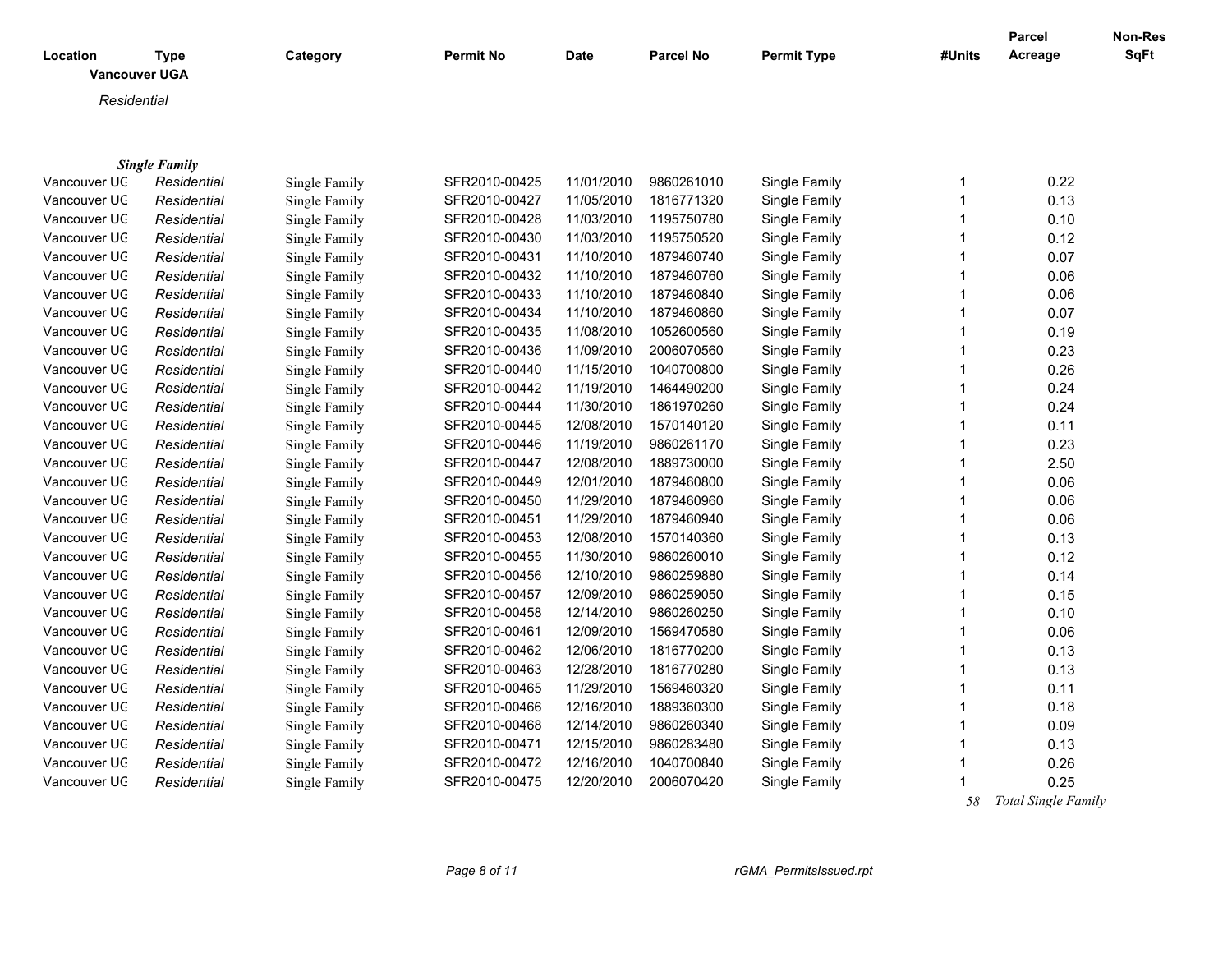| Location | <b>Type</b> | Category | <b>Permit No</b> | Date | <b>Parcel No</b> | <b>Permit Type</b>      | #Units | <b>Parcel</b><br>Acreage | Non-Res<br><b>SqFt</b> |
|----------|-------------|----------|------------------|------|------------------|-------------------------|--------|--------------------------|------------------------|
|          |             |          |                  |      |                  | Vancouver UGA Sub Total | 76     |                          | 12,399                 |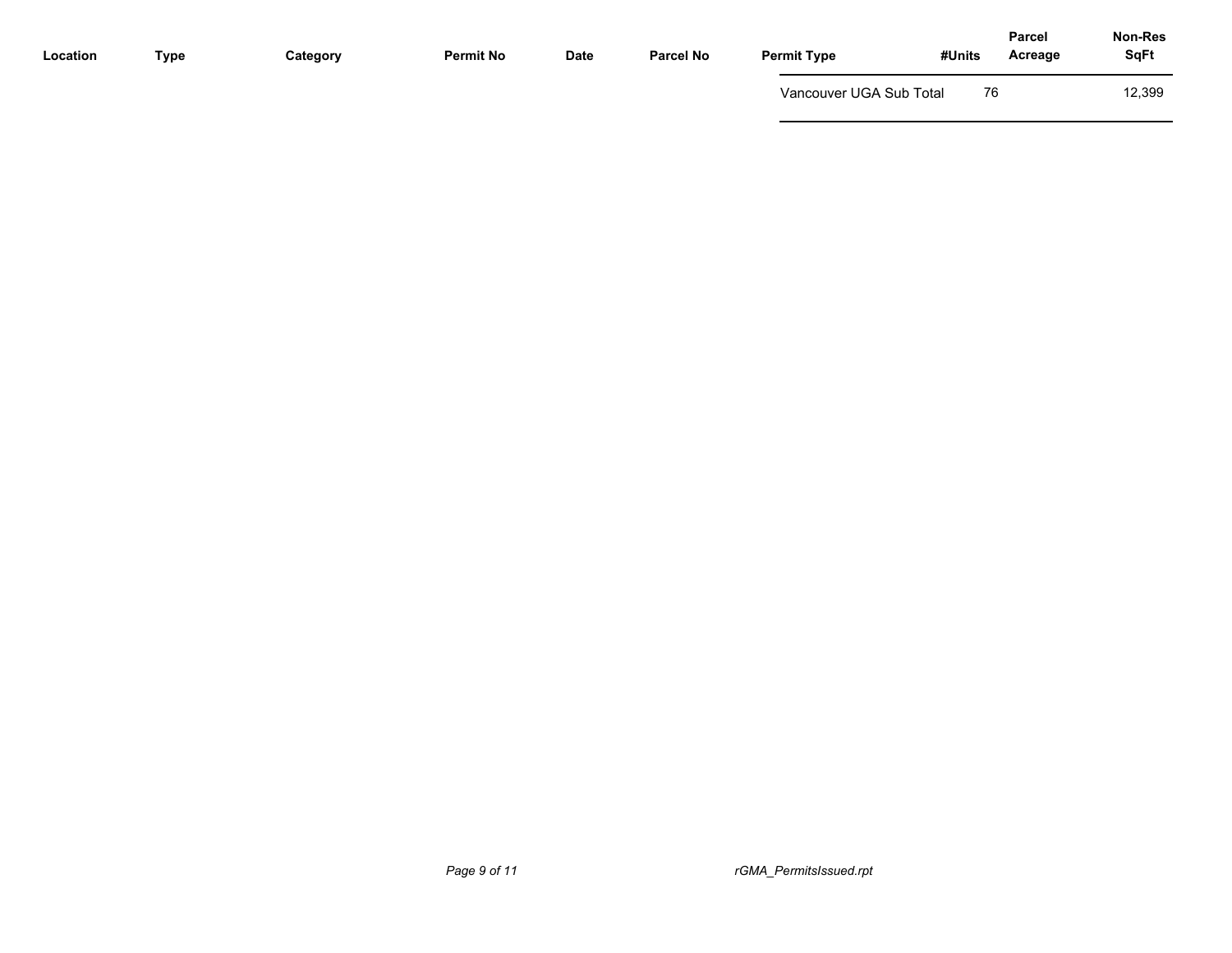| Location<br>Washougal | <b>Type</b>          | Category      | <b>Permit No</b> | <b>Date</b> | <b>Parcel No</b> | <b>Permit Type</b>  | #Units | <b>Parcel</b><br>Acreage | Non-Res<br>SqFt |
|-----------------------|----------------------|---------------|------------------|-------------|------------------|---------------------|--------|--------------------------|-----------------|
| Residential           |                      |               |                  |             |                  |                     |        |                          |                 |
|                       |                      |               |                  |             |                  |                     |        |                          |                 |
|                       | <b>Single Family</b> |               |                  |             |                  |                     |        |                          |                 |
| Washougal             | Residential          | Single Family | 10060067         | 10/08/2010  | 1230060480       | Single Family       |        | 0.23                     |                 |
| Washougal             | Residential          | Single Family | 10070048         | 10/29/2010  | 1230110400       | Single Family       |        | 0.14                     |                 |
| Washougal             | Residential          | Single Family | 10090003         | 10/06/2010  | 1300500440       | Single Family       |        | 0.20                     |                 |
| Washougal             | Residential          | Single Family | 10090035         | 11/05/2010  | 1325911640       | Single Family       |        | 0.17                     |                 |
| Washougal             | Residential          | Single Family | 10100011         | 10/22/2010  | 1300460340       | Single Family       |        | 0.14                     |                 |
| Washougal             | Residential          | Single Family | 10100018         | 10/29/2010  | 1300460320       | Single Family       |        | 0.14                     |                 |
| Washougal             | Residential          | Single Family | 10100028         | 11/08/2010  | 1230060220       | Single Family       |        | 0.15                     |                 |
| Washougal             | Residential          | Single Family | 10100047         | 11/15/2010  | 1300460740       | Single Family       |        | 0.17                     |                 |
| Washougal             | Residential          | Single Family | 10110007         | 11/15/2010  | 1300460400       | Single Family       |        | 0.14                     |                 |
| Washougal             | Residential          | Single Family | 10110010         | 12/20/2010  | 1328390300       | Single Family       |        | 0.13                     |                 |
| Washougal             | Residential          | Single Family | 10110025         | 12/20/2010  | 1300460480       | Single Family       |        | 0.14                     |                 |
|                       |                      |               |                  |             |                  |                     |        | Total Single Family      |                 |
|                       |                      |               |                  |             |                  | Washougal Sub Total | 11     |                          | $\Omega$        |